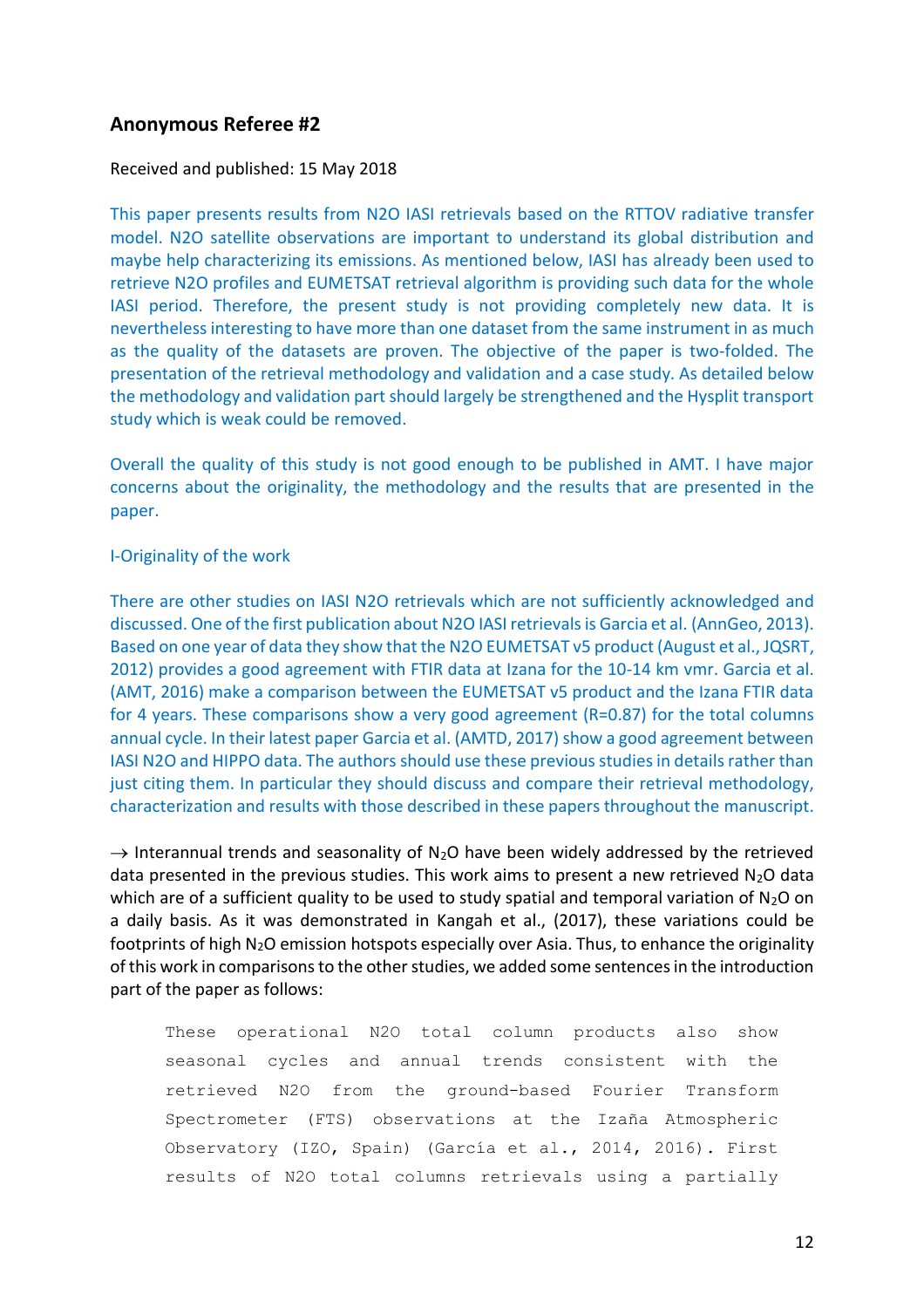scanned IASI interferogram with an accuracy of ±13 ppbv (∼4%) are described in Grieco et al. (2013). Retrievals of N2O tropospheric profiles have been performed using the Atmospheric Infrared Sounder (AIRS) and the results showed global interannual trends consistent with surface measurements (Xiong et al., 2014). N2O profiles retrieved from the Greenhouse Gas Observing Satellite (GOSAT) measurements have been used to study the transport of Asian summertime high N2O emissions to the Mediterranean upper troposphere (Kangah et al., 2017). Using monthly averaged GOSAT N2O retrievals at 314 hPa together with outputs from the chemistry transport model LMDz-Or-INCA, this study evidenced the transport of high surface N2O emissions from Asia to the upper tropospheric Mediterranean during the summer monsoon period. This was the first study to link upper tropospheric N2O spatial and temporal variations to regional emissions hotspots seasonality using retrievals from satellite measurements. In this paper, we describe the IASI instrument and the Radiative Transfer for Tiros Operational Vertical sounder (RTTOV) used as forward model in our retrieval system in sections 2 and 3, respectively. We present the retrieval strategy and the validation of the results using HIPPO airborne in situ measurements in sections 5 and 6, respectively. In section 7, we analyse the scientific consistency of the retrievals focusing on the long-range transport of N2O during the Asian summer Monsoon. In this part, we show that the  $N_2O$  transport processes between the Asian surface and the eastern Mediterranean demonstrated in kangah et al., (2017) can be followed using our retrievals at a finer timescale, namely on a daily basis.

Moreover, the consistency between our retrieval vertical sensitivity and the previous studies is detailed in the manuscript as follows:

In addition, the averaging kernels corresponding to this level peak at 309 hPa. Therefore, retrieved vmrs at this level are the most reliable for both N2O B1 and N2O B2. For N2O B2, all the averaging kernels peak at the levels 309 hPa. This means that the retrieved N2O vmr profiles are mainly sensitive to the real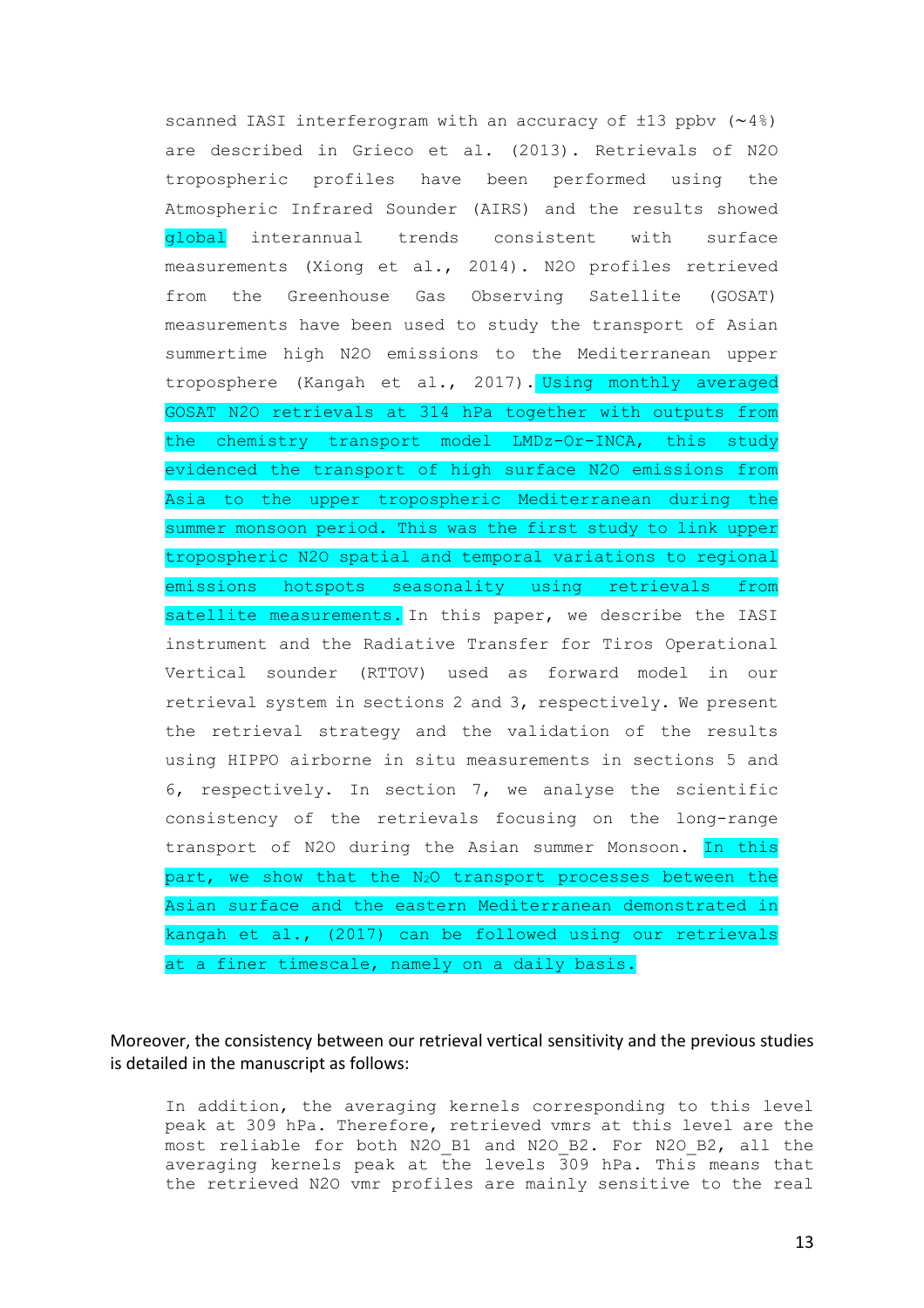N2O vmr at this level. This result is consistent with previous studies from Kangah et al. (2017), Xiong et al. (2014), Grieco et al. (2013) and Garcia et al. (AMT, 2018).

The following reference have been inserted in the revised version:

García, O. E., Schneider, M., Ertl, B., Sepúlveda, E., Borger, C., Diekmann, C., Wiegele, A., Hase, F., Barthlott, S., Blumenstock, T., Raffalski, U., Gómez-Peláez, A., Steinbacher, M., Ries, L., and de Frutos, A. M.: The MUSICA IASI CH4 and N2O products and their comparison to HIPPO, GAW and NDACC FTIR references, Atmos. Meas. Tech., 11, 4171-4215, https://doi.org/10.5194/amt-11-4171-2018, 2018.

Concerning the retrieval accuracy, we inserted the following paragraph in the revised version:

. MUSICA/IASI retrieved  $N_2O$  (Garcia et al., 2018) presented a R2  $(0.22)$  nearly similar to that of N2O B1  $(0.18)$  but with a greater std error  $(*2.5 %)$ . Comparing with HIPPO, GOSAT N<sub>2</sub>O retrievals (Kangah et al., 2017) have a std error of about 0.6 %, a R2 of about 0.19 and a slope of about 0.22. In addition, MUSICA/IASI retrieved  $N_2O$  have a degree of fredom of about 1.39 which is nearly the same than the one of N<sub>2</sub>O B1 (1.38). These results must be compared very carefully with those of the present paper since there are significant differences in the error analysis strategy and reference datasets between the different studies. Thus, in the one hand, MUSICA/IASI retrieved N<sub>2</sub>O are compared with HIPPO datasets using a smaller number of collocated pixels (N=23) than that we used (98 and 102 collocated data for  $N_2O$  B1 and  $N_2O$  B2, respectively) and in the other hand, GOSAT N2O retrievals have been validated only over maritime pixels. Since the linear regression is very sensitive to this kind of differences, we can only assess a very qualitative and approximative comparison between these retrievals. Therefore, we can consider, at first glance, that MUSICA/IASI retrieved N<sub>2</sub>O seems qualitatively consistent with N<sub>2</sub>O B1 and GOSAT N<sub>2</sub>O in terms of accuracy and vertical sensitivity.

To assess an exact and detailed comparison between the different kind of retrieved  $N_2O$ , an inter-comparison study must be performed. This is out of scope of this paper which aims to present a new retrieved  $N_2O$  results with their strength and weaknesses and the kind of scientific study these new  $N_2O$  products can be used for.

IASI-A is flying since 2006 and the present paper presents retrievals for validation with HIPPO data and a series of situations over a limited region for a very limited time period. It is possible to accept such a limited study for a very recent mission but difficult for a ten years mission with previous studies much more extended already published. Indeed, as mentioned above, in their latest studies Garcia et al. have taken advantage of the long time series to make robust statistics and they have used different available validation datasets such as long term FTIR profiles and columns at Izana and GAW in-situ data (see reply to reviewers in Garcia et al.,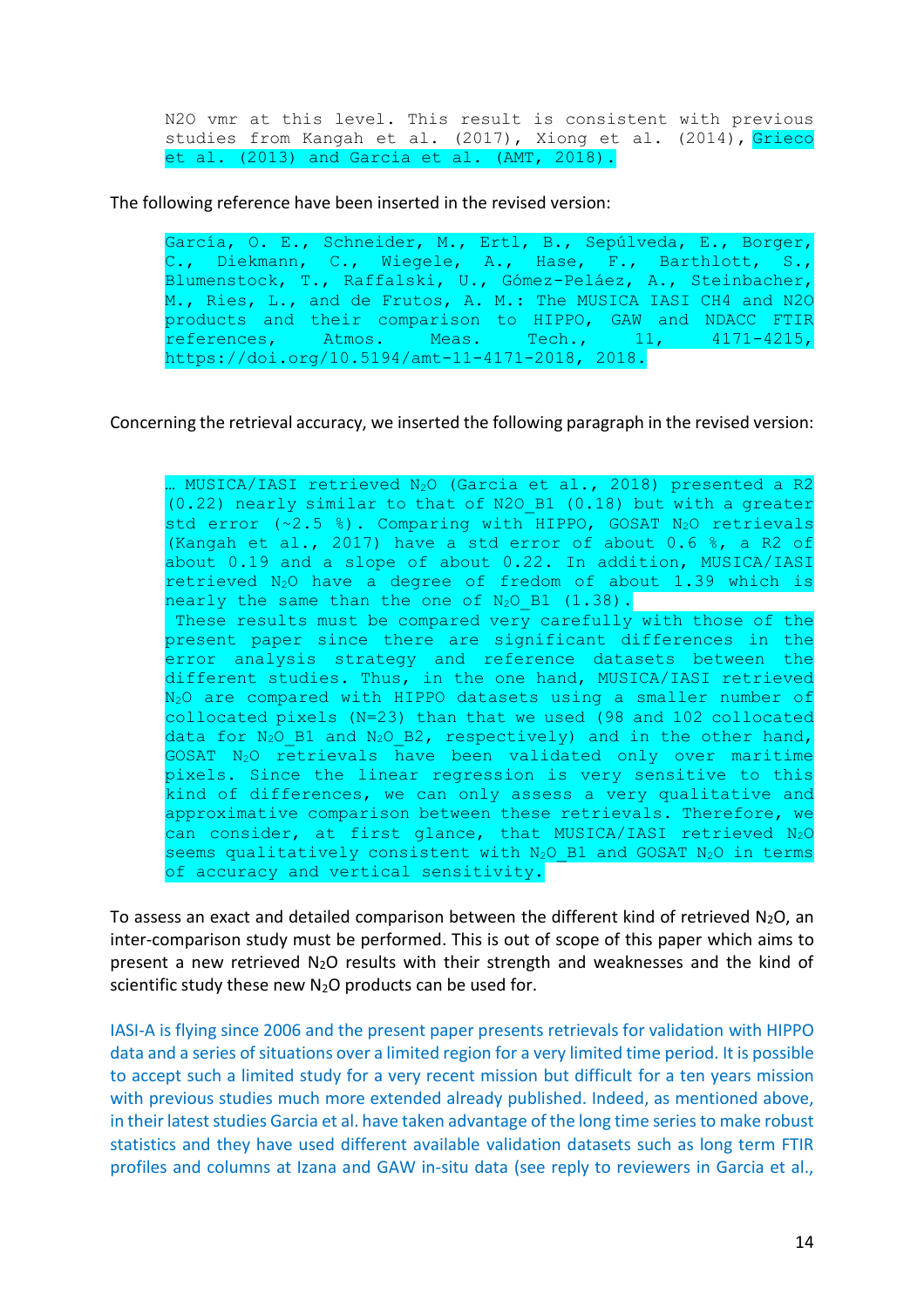AMTD 2017) and HIPPO campaigns. The present paper would be more convincing if it could prove that the new IASI N2O retrievals provide robust information about the N2O variability taking advantage of the large IASI period which is not yet the case.

 $\rightarrow$  The HIPPO campaigns cover the 4 seasons and almost all the latitudinal bands (cf. figure 4 of the manuscript). There are therefore, at this time the best database to validate  $N_2O$ retrievals. In addition, our aim (cf. response #I-) is to demonstrate that our data are useful to study spatial and temporal variations of  $N_2O$  on a daily basis. Our strategy here is to take advantage of the knowledge of the summertime  $N<sub>2</sub>O$  transport processes between the Asian surface and the Mediterranean which have been assessed on a monthly basis in the previous study of Kangah et al., (2017) and show that our retrievals can capture this transport with finer timescales. For this purpose, we don't need to use all IASI data since 2006.

# **II-Methodology:**

The retrieval methodology is not fully presented and justified. In page 5 the basic equation of the OEM are rewritten which is unnecessary. They are described and explained in Rodgers (2000) and many other publications and can therefor be removed and replaced by more interesting information. Indeed, the retrieval strategy itself is hardly described and justified. Many auxiliary parameters are retrieved together with the absorbing gases profiles but no justifications and no discussion about these retrieved parameters are given.

 $\rightarrow$  We clarified the retrieval methodology in the revised version of the manuscript (cf. responses #2, #3, #4, #8 to the referee #1). Concerning, the auxiliary parameters, the figure 2 of the manuscript highlights the key parameters in each band which should be accurately known to perform good  $N_2O$  retrievals. In addition, error covariance matrix used for these byproducts are also described and justified. Furthermore, the last important thing about these parameters is to estimate and as far as possible to remove their impact on the  $N_2O$  retrievals. This is what we did by using the Contamination Factor (see #II-i).

i-Contamination Factor: This part is interesting because it allows to document how uncertainty on an auxiliary parameter will impact the retrieved target state vector. Nevertheless it is only valid for auxiliary parameters that are kept constant and are not retrieved together with the target parameters. In case of retrieved parameters, it only gives an idea of the parameters which retrieval will mostly interfere with the target parameters but does not allow us to know the quantitative impact on the target parameters. The authors should explain that this methodology is not quantitative for retrieved parameters.

 $\rightarrow$  We do not agree with the referee concerning the Contamination. In a simultaneous retrieval strategy, we can also assess how uncertainty on a co-retrieved parameter will impact the target species (see response #11 to the referee #1).

ii-Atmospheric temperature retrieval: Why is the atmospheric temperature retrieved together with N2O and the other interfering species? Where is the information about the atmospheric temperature profile coming from? Atmospheric temperature is normally retrieved from CO2 lines assuming constant CO2 vmr's. CO2 or other gases vmr's are retrieved assuming constant atmospheric temperatures. These procedures avoid mixing between T and gases retrievals.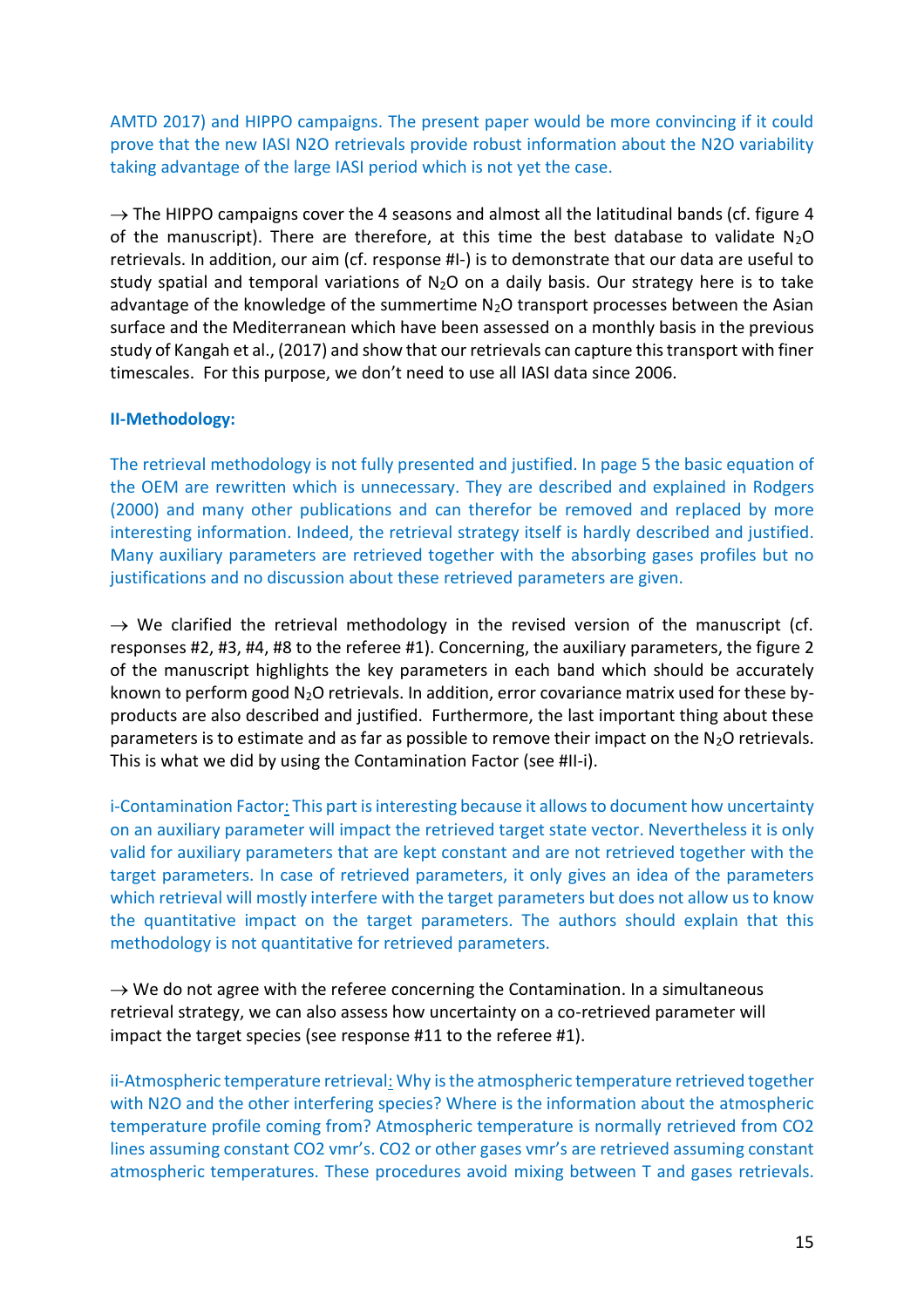Here there are some CO2 lines in the B2 band but the most likely is that the temperature is retrieved from other absorption lines such as N2O. The risk of contamination and interference is therefore major. This is actually shown by figure 5 and 6 where the CF are drawn. Atmospheric temperature uncertainties have the largest impact on N2O retrievals in both B1 and B2 with CF a factor of 4 of more larger than for the other parameters in the mid-upper troposphere. As stated above, this means that the T and the N2O retrievals are not independent. Therefore high (low) N2O could be caused by high (low) T or the other way around but the impact cannot be determined because of the joint retrieval.

 $\rightarrow$  Both B1 and B2 are sensitive to the temperature which the prior knowledge is from the operational level 2 products. Thus, we can either fix the temperature profile to these apriori profiles or co-retrieved the temperature profiles simultaneously with  $N_2O$ . This later strategy that we used in our study allows a global adjustment of the calculated radiances together with all the parameters that the forward model is sensitive to. However, the two retrieval strategies allow to assess the contamination on the target species. When the interfering parameter is fixed, the contamination can be quantified via the model parameter error (cf. Roders, 2000 page 48) and when it is part of the state vector it can be quantified via the extradiagonal elements of the global averaging kernel matrix (cf. Rodgers and Connor 2003; Rodgers, 2000 page 70) as it is explained in the response #11 to the referee #1. The CF of T is larger than the CF of H<sub>2</sub>O. However, since the variabilities of water vapor and therefore of its CF are larger than for the other parameters, the CF of  $H<sub>2</sub>O$  results in a higher impact on the N<sub>2</sub>O spatial and temporal variability especially over tropics. The figures 11, 12 and 14 clearly show this impact over tropics. Thus, this difference of behaviour between  $N_2O$  B1 and  $N_2O$  B2 especially over tropics shows that the parameter which impact the  $N_2O$  variability is not T which CF is similar in B1 and B2.

iii-Emissivity retrieval: The authors state that in RTTOV the ocean emissivity is parameterized and that land emissivity is prescribed by an atlas. They call these emissivities a priori emissivities and retrieve surface emissivity in their procedure. Are the emissivities spectrally varying in RTTOV? How are the emissivity jacobians computed in RTTOV? Are they the same over sea and over land? It would be interesting to see results from emissivity retrievals and the differences over sea and land and over different types of land. Surface temperature and surface emissivity are parameters with signatures hard to discriminate in a small spectral window such as B1 or B2 as they basically give the background slope. The retrieval of both parameters is probably redundant. The authors should give information about how much the spectral chisquare has been improved when surface emissivity is retrieved and about the improvement it provides on the validation dataset. In case of no or too small improvements, the retrieval procedure has to be reconsidered without emissivity retrieval.

 $\rightarrow$  In RTTOV, surface emissivity over land and ocean are spectrally varying. The computation of the emissivity Jacobian is similar as for the other parameters. It is computed by analysing the perturbation of the forward model for a given perturbation of the parameter assuming a linear relationship between these two perturbations (**δy** <sup>=</sup> **<sup>H</sup>**(**x0**)**δx)** . It is true that the spectral information of the surface temperature and the emissivity are difficult to discriminate. In our retrieval, the surface temperature gives the most reliable physical information about the surface since the apriori profile and errors are taken from the IASI level 2. Thus, in our retrieval strategy, the emissivity behaves as a mathematical adjustment parameter since we took a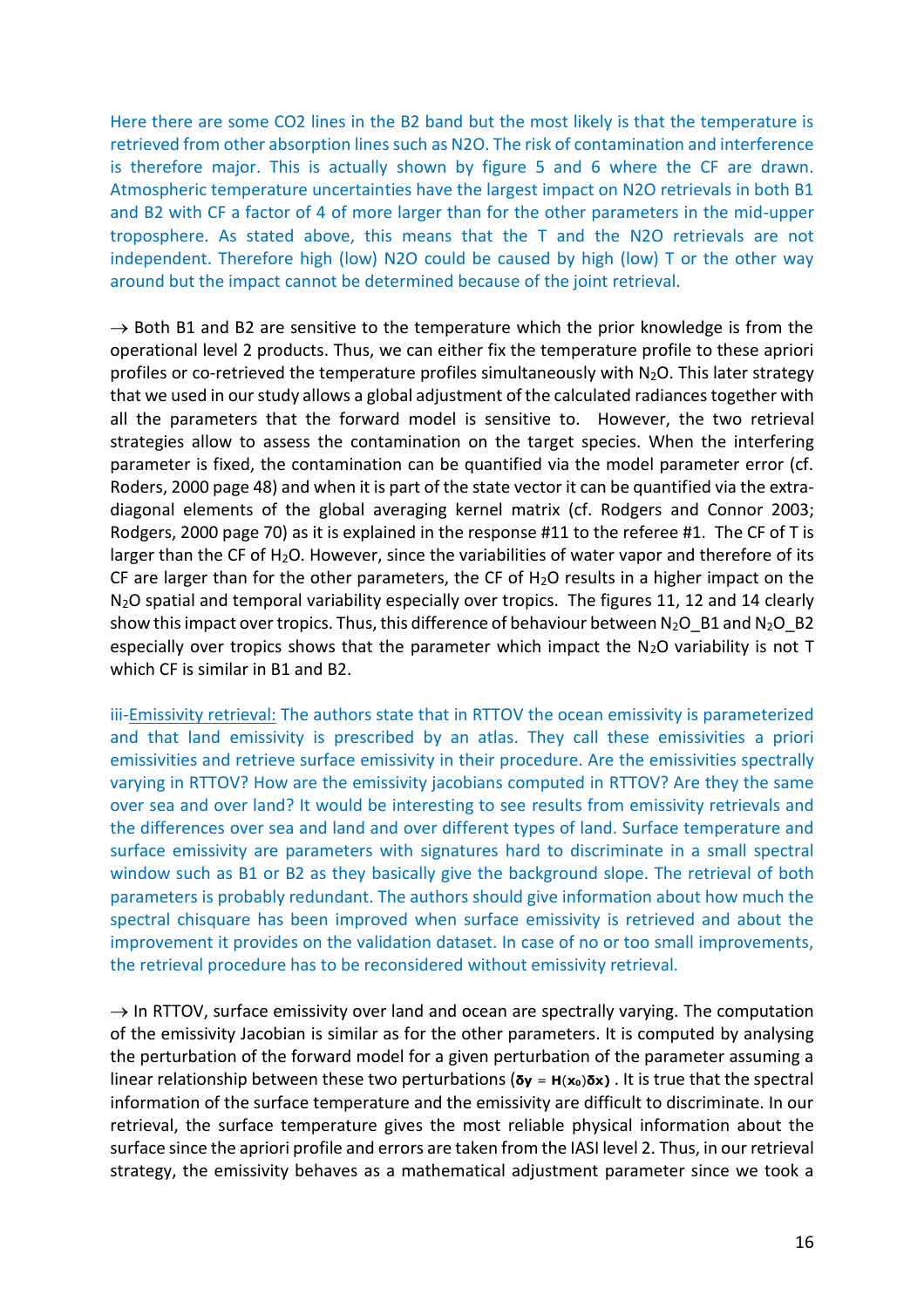relatively high (~10%) apriori std errors. In addition, according to the figure 2, the spectral impact of the surface parameters (represented by surface temperature) is limited (but not negligible). The emissivity is therefore simply used as a by-product in our retrieval strategy and is not dedicated to being scientifically analysed as a retrieval product.

In addition, the value of the cost function xhi2 (which is neither a necessary and nor a sufficient condition for the quality of a retrieval) does not vary significantly with and without the retrieval of the emissivity. The spectral variation of the surface emissivity here contributes to stabilise the inversion scheme by mathematically "absorbing" some spectroscopic transition which are not accurately taken into account in our fast-radiative transfer model. This induced more realistic and stable vertical profiles. But this kind of methodology is very empirical and is hard to proved analytically.

iv-Validation: Equation 10 is applied to the HIPPO profiles to take the IASI vertical resolution and the impact of the a priori profile into account. Nevertheless, in order to apply this equation, the validation profiles have to cover the whole atmosphere. How and with what data are the tropospheric HIPPO profiles completed above the aircraft profiles top? How is the tropopause altitude taken into account? Concerning the comparison between the empirical and the theoretical errors there is a conceptual error. The authors compare the standard deviations of the differences between smoothed validation profiles and retrieved profiles (Emp) to the theoretical error (sum of smoothing and measurement errors Theoret) (Fig. 4). But as the validation profiles are smoothed by equation 10, the smoothing error is already taken into account and Emp has to be compared to RetNoise. As RetNoise is larger than Smooth this would not make a big difference. The other way is to compute the differences between the retrieved profiles and the raw validation profiles and to compare Emp with Theoret. Furthermore, the authors have shown that T uncertainty is largely impacting N2O retrievals (see CF) but as they retrieve jointly both parameters they cannot compute the resulting error. If the T profile was kept constant as suggested above, the errors caused T uncertainty could be evaluated (see Rodgers 2000). The errors caused by the other parameters should also be taken into account to compute the Theroret error but the same problem arises. The authors compute the Se matrix to provide the smoothing error instead of using Sa. Nevertheless Sa should represent the actual N2O global variability as accurately as possible and is the matrix that should be used to compute the smoothing error in equation 7 (Rodgers 2000). Se computed from the HIPPO data is representative of oceanic N2O profiles for given periods and may underestimate the variability. If the authors think it is a better representation of N2O global variability they have to justify this choice and may use it also for the retrievals. Furthermore a graphic representation of Se (diagonal values and covariance/correlation) should be given and compared to Sa.

# $\rightarrow$  The HIPPO profile has been extended using the chemistry transport model LMDz-Or-INCA. This has been clarified in the revised manuscript:

Using a similar method as explained in Kangah et al. (2017), we used for these comparisons the measurements from the Harvard/Aerodyne Quantum Cascade Laser Spectrometer (QCLS), one of the airborne instruments of HIPPO, and the retrieved profiles selected within a collocation temporal and spatial window of ±200 km and ±12h,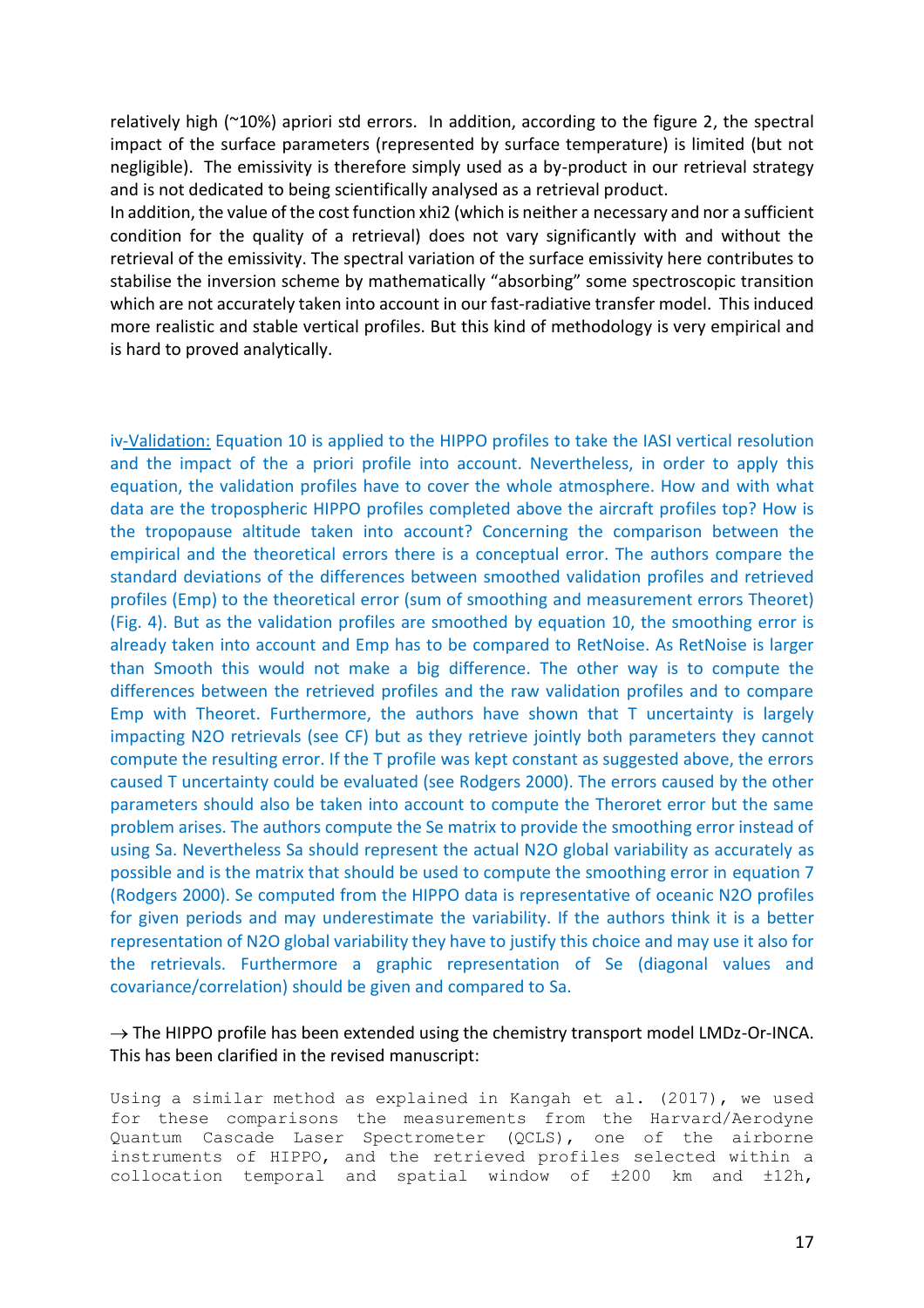respectively. We extended the HIPPO profiles using monthly averaged profiles from the chemistry transport model LMDz-Or-INCA. To minimize the impact of this extension and since we are interested in the upper tropospheric  $N_2O$  (cf. paragraph  $6.2$ ), we only took HIPPO profiles with a ceiling pressure less than 250 hPa and a bottom pressure greater than 400 hPa.

The tropopause altitude is then considered via the model.

There is no conceptual error concerning the comparison between the empirical and the theoretical errors. The retrievals are compared with the raw HIPPO profiles to estimate the empirical errors. So, the empirical error can be compared with the sum of the smoothing error and the retrieval noise. This has been clarified in the revised manuscript:

The theoretical covariance matrix of the total errors is then compared with an empirical total errors covariance matrix calculated using the raw (without applying the retrievals averaging kernels) HIPPO measurements and the retrievals along the HIPPO campaigns flight paths (namely the covariance matrix of the difference between HIPPO profiles and IASI retrieved profiles).

The theoretical basis of the CF has been explained in II-i and II-ii.

Concerning the use of Se instead of Sa for the smoothing errors, Rodgers (2000, page 49) explained the necessity of using a matrix which is more accurate than Sa to compute the smoothing errors. Since, the smoothing errors should also represent the loss of fine structures, a statistic of these fine structures must be used. Thus, Sa which is a reasonable constraint for the retrieval can be not enough accurately build to describe the statistics of these fine structures. That why we used the HIPPO in-situ profiles to build Se and estimate accurately the smoothing errors of the retrievals. HIPPO is mostly over the ocean but have a significant number of profiles over land. In addition, HIPPO  $N_2O$  database gives the whole  $N_2O$ tropospheric profiles both latitudinal variations (one of the dominant variation mode) and seasonal variations through the 5 HIPPO campaigns. Of course, Se is not perfect and maybe slightly underestimates the variations of  $N_2O$  over land surface.

Se and Sa are therefore different matrices playing different roles in the retrieval process and characterisation. We can't use Se as apriori error covariance matrix because that will induce a dependency between the retrieval results and the validation data.

Instead of R we should have r2 which shows the percentage variation in the retrieved profile that is explained by the variations of the validation profile. Therefore R> 0.707 is needed to have more than 50% of the retrieved variability coming from the real variability. It is also important to have a comparison of the variability of the validation data and of the retrieved data. All this information (standard deviation of the differences, r2, variability) should be given synthetically with a Taylor diagram.

 $\rightarrow$  We agree with the reviewers concerning the fact that R2 should also be given, since it shows how much the linear regression with the reference datasest explains the distribution of our retrieval. So, we also mentioned this parameter in the revised version:

```
… N2O_B1 and HIPPO measurements are moderately correlated (the Pearson 
linear correlation coefficient R=0.42) with a low bias and standard
```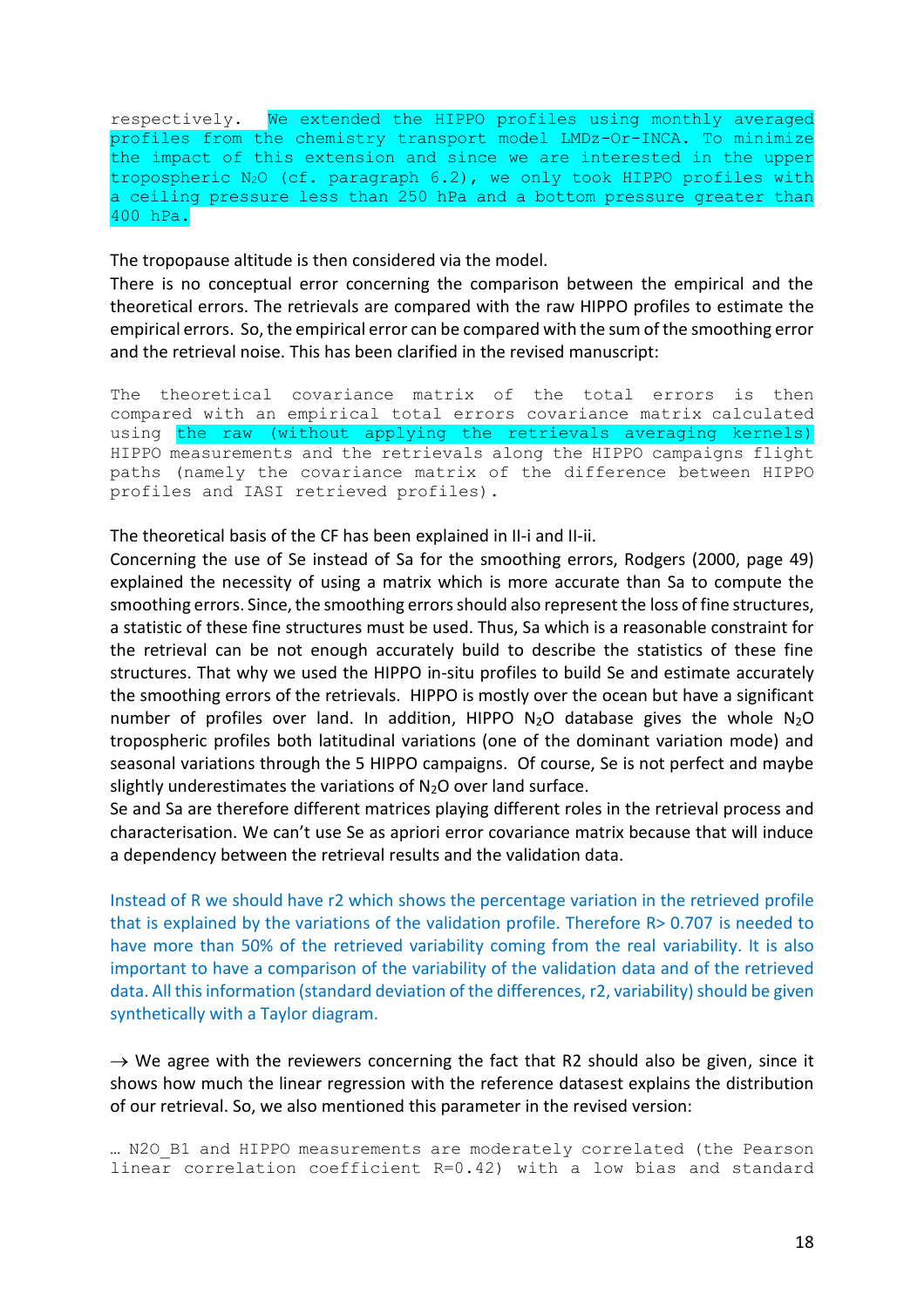deviation (called hereafter std) error of -1.6 ppbv (∼0.5%) and 3.5 ppbv (∼1.0%), respectively. Thus, the linear regression using HIPPO measurements explains  $18\%$  ( $R^2=0.18$ ) of the variations of  $N_2O$  B1. … The consistency between  $N_2O$  B1 and HIPPO increases at mid-latitudes (e.g.  $R^2=0.4$  for northern hemisphere mid-latitudes). We can also notice that there is a very low mean bias  $(-0.1 \text{ pbv})$  in the northern hemisphere high-latitude regions. … N2O B2 is moderately correlated with HIPPO measurements (R=0.6) with a std error of 3.2 ppbv and a very low mean bias of 0.3 ppbv. Thus, 36 % of N<sub>2</sub>O B2 variations are explained by the linear regression with HIPPO measurements. … In tropical regions, the correlation coefficient between N2O B2 and HIPPO measurements becomes very high (0.71 and 0.92 in the northern and southern hemispheres, respectively) compared to the other regions. Therefore, in tropical regions more than  $50\%$  of  $N_2O$  B2 variations are explained by the linear regression with HIPPO measurements.

The figures 9 and 10 show scatter plots of our retrievals and HIPPO in-situ  $N_2O$  measurements and synthetically give informations about the systematics errors (bias), the random errors (std error) and the accuracy of the variations (R and regression slope). We also give the variation explained by the linear regression with the reference datasets  $(R^2)$ . This kind of plots are largely used in retrievals validation studies and therefore allow a quick comparison between different retrieval datasets. We think that there is no need to use a Taylor diagram here.

#### **III-Results:**

i-Validation: The retrieval results are not fully convincing. When the whole HIPPO dataset is used, meaning the strongest statistics (N about 100), r2=0.18 for B1 and 0.36 for B2 implying only 18 and 36% of the retrieved variability explained by the actual variability. Even if based on a limited HIPPO dataset, Garcia et al. (2017) achieve a better correlation (r2 = 0.58) whith a similar type of comparison as presented here. As they deal with a very close type of comparison, the results of Garcia et al. (2017) even in a paper under review should be discussed here. In most latitudinal bands (weaker statistics with  $N < 30$ ) r2 is lower than 0.5 especially in the B1 case with a maximum of 0.4 in the northern mid-latitudes. In the B2 case r2 is the highest (0.85) for the tropical southern latitudes. But in that case it is based on 12 points only which makes the statistics really poor and the high R is due to the fact that the points are separated in to clusters. Furthermore, in the best r2 cases (tropical southern and northern latitudes for B2) the slopes of the linear interpolation are much larger than unity (2.5 and 3.3) indicating a largely too strong variability of the retrieved vmr's compared to the validation vmr's. For northerm mid-latitudes r2 = 0.4 for B1 and 0.29 for B2 which are rather low values. Finally, the authors state that in summary N2O B1 and B2 are of sufficient quality to analyse N2O variations in the mid and high latitude regions. This conclusion is not really supported by the validation results as discussed above. Especially for high northern latitudes with r2= 0.1 for both B1 and B2, only 10% of the variability comes from the actual N2O variability. We would rather say that these data should not be used.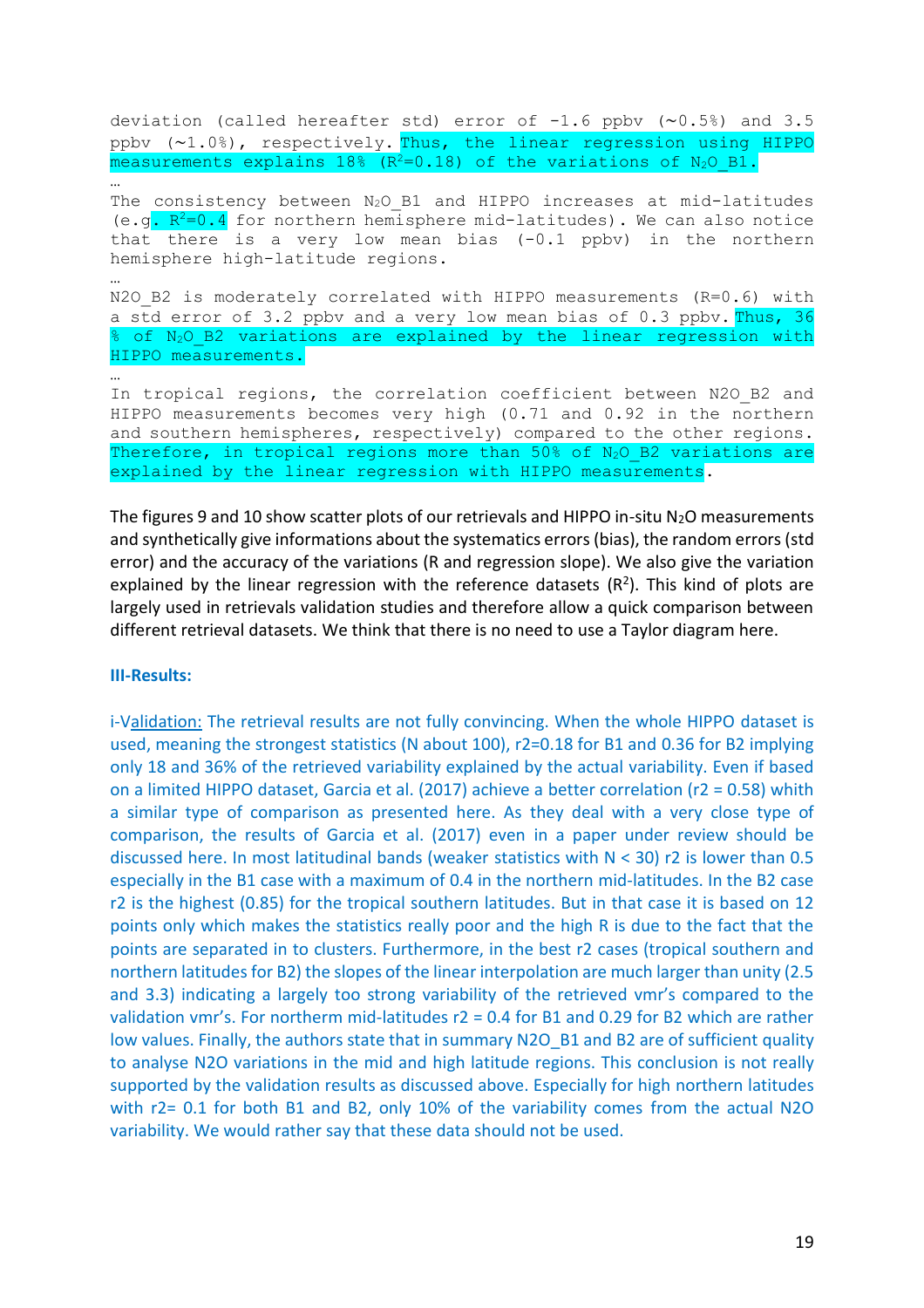$\rightarrow$  We do not agree with the referee concerning the quality of the retrieval. For N<sub>2</sub>O\_B1, at global scale R2 is about 0.18 (merging all latitudinal bands) and about 0.4 over mid-latitude regions. These results are consistent with those presented in Kangah et al., 2017 for GOSAT N2O retrievals maritime pixels and in Garcia et al. (2018). In addition, from the comparison with HIPPO, N<sub>2</sub>O B1 present better accuracy (bias and  $\sigma$ ) than the previous studies (Xiong et al.,2014; Garcia et al, 2018; Kangah et al., 2017). Results from Xiong et al., has been successfully used to derived global trends of  $N_2O$  and GOSAT Mediterranean  $N_2O$  have been linked to high N2O emissions hotspots over Asia. This means that having a R2 < 0.5 does not mean that the data are not good enough to be used for scientific purpose. Therefore, our current  $N_2O$  B1 product can at least be used for this kind of studies.

In addition, for  $N_2O$  B2 the results of the comparison with HIPPO are better than all current validated N<sub>2</sub>O profiles products in terms of R, R2, std errors and bias. Thus, N<sub>2</sub>O B2 can be used at finer time scale especially in tropical regions where R2 is better than 0.5 (R2=0.5 for northern hemisphere tropical regions over N=32 collocated pixels).

ii-Transport study: The variability of IASI N2O at 309 hPa shown on Fig. 13 is probably coming from a tropopause height difference. As shown by the AvK's, IASI vmr at 309 hPa is sensitive to a very large altitude range (600-120 hPa). Therefore it is equivalent to a N2O column or mean vmr over this range. When the tropopause changes from ∼100 hPa in the tropics to ~250 hPa in the extratropics, the corresponding N2O columns mechanically change because the N2O vmr is lower in the stratosphere than in the troposphere. The authors attribute the N2O enhancement to upward transport from the Asian BL and horizontal transport within the anticyclone. This is also probably the case as shown by an extended literature based on satellite CO observations (Park et al., JGR, 2007...). Nevertheless, N2O is a well mixed gas and the quantification of such an effect is rather complicated. Surface in-situ data generally show a very limited seasonal variability of the N2O mixing ratio even in emission regions. Therefore the Asian BL is probably not N2O enriched as it is CO enriched. If the authors have evidence and data to document an important N2O enrichment during the monsoon in south Asia they should provide and discuss it. Another element that tends to strengthen the tropopause effect is that the IASI N2O high values are not limited to the anticyclone boundaries but to the whole tropical region. See in particular the high N2O band between 15 and 5◦N which is outside of the anticyclone (the southern boundary of the anticyclone is at about 15◦N). In order to have a better idea of the tropopause versus BL transport effects (I) the region of Fig. 13 should be extended both in latitude and longitude (ii) the boundaries of the anticyclone should be provided on Fig. 13 based for instance on PV values (see Ploeger et al., ACP, 2017) or on geopotential height values (e.g. Randel and Park, JGR, 2006). The Hysplit study is based on online simulations and simply shows that on the southern edge of the anticyclone, transport is westward which is expected. It does not prove that the air parcels are coming recently from the south Asian BL (the backtrajectories end up between 700 and 300 hPa and with a tenths of trajectories the statistics are very poor when Lagrangian studies are performed with millions of air parcels) nor that N2O enhancements over the whole tropical band could be due to such a transport process. The Hysplit part is therefore largely insufficient to draw conclusions and could be removed. The literature is rich enough about the subject of upward transport of BL air masses to the UTLS and trapping of pollution into the anticyclone. See for instance the Lagrangian modeling study of Bergman et al. (2013). References to this extended litterature are enough.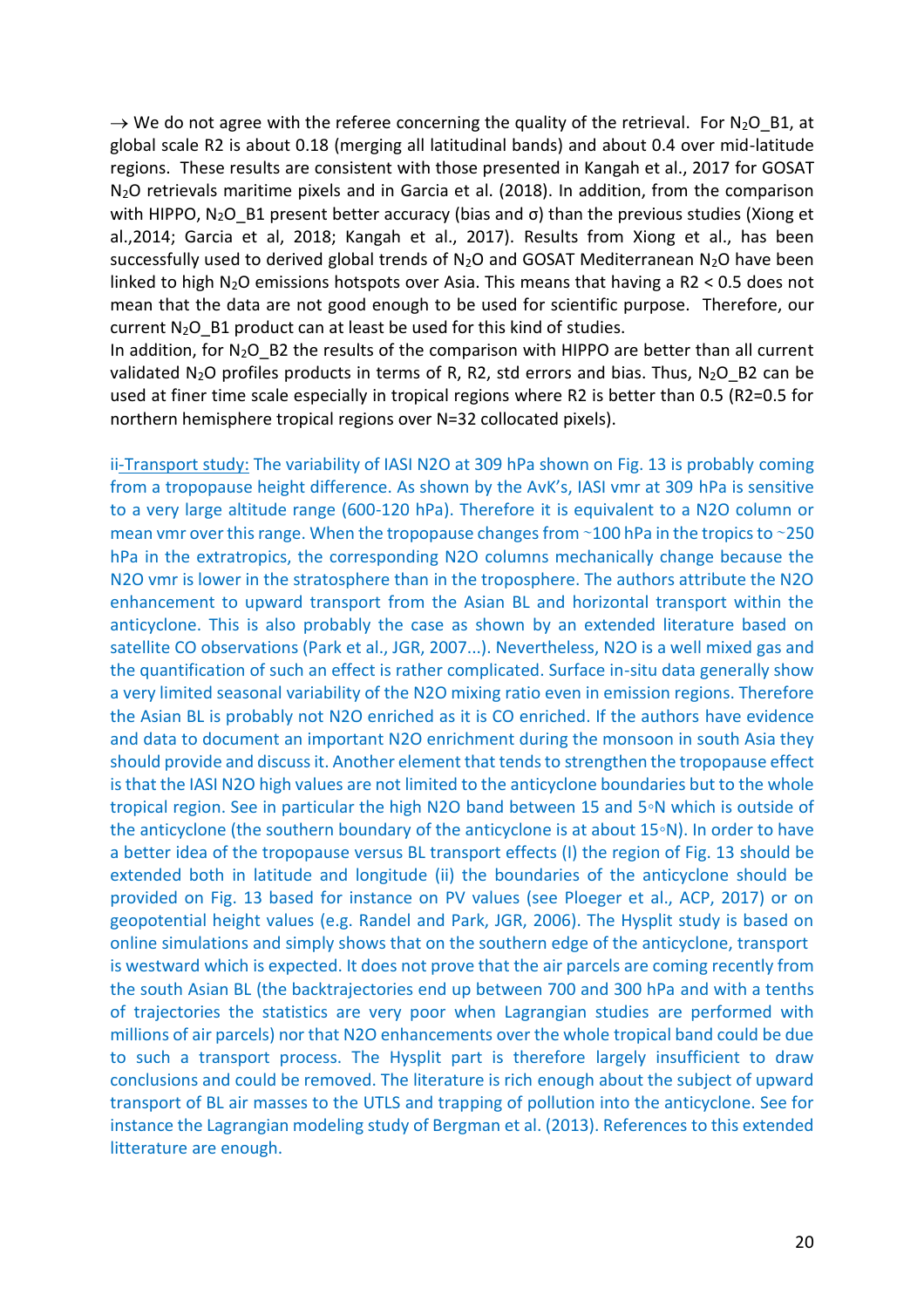$\rightarrow$  The emission and the transport of N<sub>2</sub>O from Asian BL to the Mediterranean Basin during the summer monsoon period has been largely addressed in Kangah et al., 2017. These high emissions during summer due, among others, to the high soil water content can be observed in current  $N_2O$  emissions cadastre (e.g. cf. Kangah al., 2017, fig 9). The part 7 of the manuscript aimed to show that the spatial and temporal variation of  $N_2O$  B2 is consistent with this proved long-ranged transport structure despite the smoothing effect due to the shape of the averaging kernels (smoothing errors) and the retrieval noise. Thus, over the period 21-23 July for instance, the figure 15 show a relatively homogenic tropopause level where the figure 14 show spatial variations of  $N_2O$  over Asia with hotspots over eastern China and the Indian-Tibetan Plateau regions which were expected from the literature. This cannot be explained simply by the tropopause effects. The high  $N_2O$  emissions are observed in most south Asian regions with hotspots over India and the north-eastern China. Thus, high  $N_2O$  vmr are also expected in upper troposphere in all these regions in addition to the accumulation effect due to the monsoon anticyclone.

We agree with the reviewer with the fact that the hysplit part is not enough to draw conclusions. We used this part as an additional building block in our demonstration not as a self-sufficient assessment. This part is interesting, as it shows that the westward transport from Asia to the Mediterranean is consistent with daily  $N_2O$  transport fluxes as represented by  $N_2O$  B2.

## **IV-Minor comments:**

p2 l20-29: To my knowledge, the first paper to deal with tropospheric N2O retrievals from a satellite instrument is Chedin et al. (GRL, 2002). It shows very interesting results concerning the N2O evolution based on the TOVS instrument. This ref should be cited in the paper.

 $\rightarrow$  We have inserted a sentence relative to these observations.

Chédin et al. (2002) show the annual and seasonal variations of N2O concentrations retrieved from the Television and InfraRed Operational Satellite-Next generation (TIROS-N) Operational Vertical Sounder (TOVS) instrument.

Chédin, A., Hollingsworth, A., Scott, N. A., Serrar, S., Crevoisier, C., and Armante, R., Annual and seasonal variations of atmospheric CO2, N2O and CO concentrations retrieved from NOAA/TOVS satellite observations, Geophysical Research Letters, 29(8), 2002.

p3 l16: Turquety et al. (2004) does not concern IASI O3 retrievals. There are a number of recent refs concerning IASI O3 retrievals.

 $\rightarrow$  Done. We added the following reference in the revised manuscript:

Dufour, G., Eremenko, M., Griesfeller, A., Barret, B., LeFlochmoën, E., Clerbaux, C., Hadji-Lazaro, J., Coheur, P.- F., and Hurtmans, D.: Validation of three different scientific ozone products retrieved from IASI spectra using ozonesondes, Atmos. Meas. Tech., 5, 611-630, https://doi.org/10.5194/amt-5-611-2012, 2012